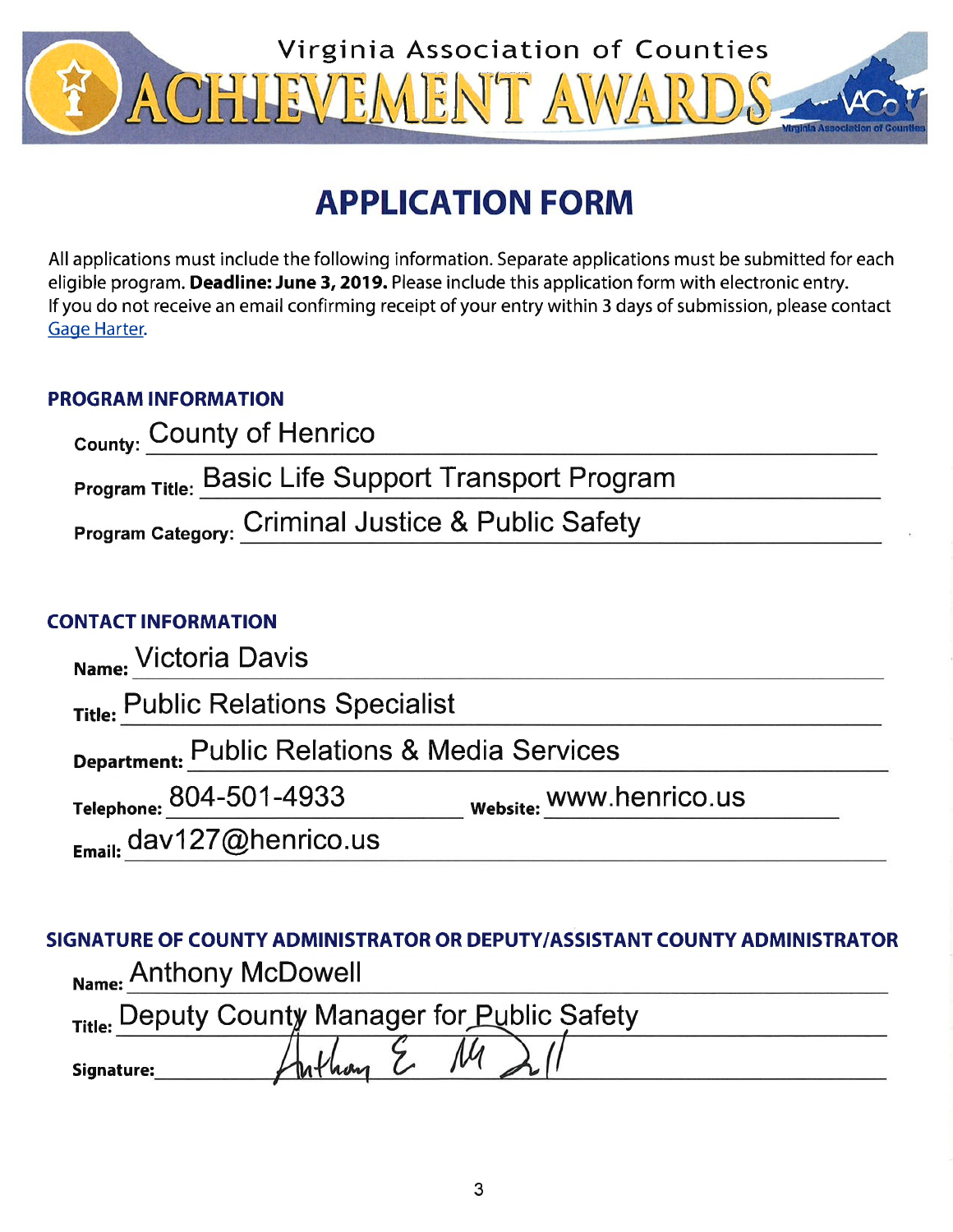#### **Program Overview**

In 2018, more than 41,000 EMS calls for service were dispatched throughout Henrico County's twenty-one fire stations. Due to the increasing volume of 911 EMS calls within our community, the Division of Fire developed a Basic Life Support (BLS) Transport Program. The implementation of this program, which began on July 18, 2018, was essential for Henrico County Division of Fire to be able to maintain our quality EMS care and consistent response times for our citizens. This plan allows the Division to place additional basic life support ambulances in service during identified peak service times to respond to low-acuity calls and increase the reliability rate of the advanced life support units to be available for the high-acuity, life threatening emergencies.

#### **Problem/Challenge/Situation Faced by Locality**

Henrico County Division of Fire is an all-hazards, fire and EMS system. Residents and visitors are not charged or billed for fire, EMS or ambulance transport services. Currently, our county is experiencing a 911 EMS call growth rate that is over four times the rate of our population growth. The ten-year growth rate for EMS calls is approximately 38%. Further analysis has revealed that the low acuity calls (ground-level falls, general illness, and lift assists) are increasing at a much faster rate than the high-acuity calls for service.

Prior to July 2018, the Division of Fire had sixteen advanced life support ambulances, which responded to the dispatched 911 EMS calls regardless of the acuity of the call. The increase in our low-acuity call volume and the amount of time a unit spent on these calls was reducing the availability that an advanced life support ambulance would be available to respond within its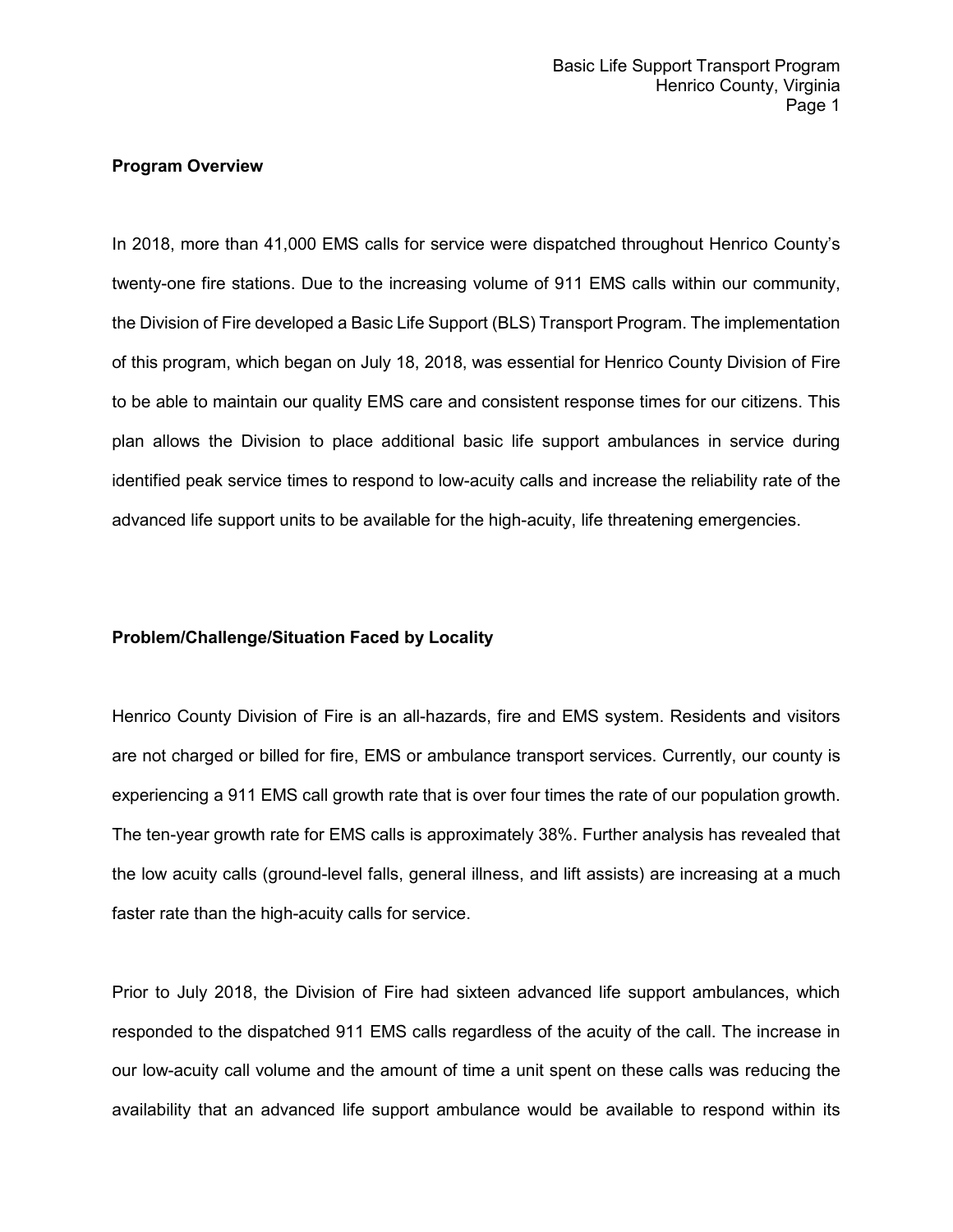district to a life-threatening call. It was apparent that our EMS model of dispatching a medic unit to every call did not accurately reflect the actual call-type for dispatched calls.

In addition, our dispatch system was having difficulty evaluating the nature of the call, and most calls were dispatched with first responder/support apparatus. As a result, we were dispatching fire suppression units more than necessary. This "over" response was leading to an increase in fire suppression units being marked out of service for EMS calls, personnel burnout, and a concern for errors and stress on other emergency resources.

#### **How Program Fulfilled Awards Criteria**

Henrico County Division of Fire found a creative and economical solution for handling our 911 EMS system's increase in low-acuity calls. Since our agency is unique in not recovering revenue for EMS transports, we had to effectively design a program that would allow us to consistently deliver the quality of care that our citizens have come to expect. Careful evaluation of the existing EMS system; including call type, response data, and our immediately, available resources (i.e., reserve ambulances, equipment stores, and staffing) allowed our agency to initiate a sustainable program that has positively impacted the County's EMS service delivery.

With the implementation of the peak-time BLS Ambulance Transport program, the Division of Fire not only improved the reliability of an ALS ambulance being available to respond for lifethreatening emergencies, but also addressed the need for our agency to be able to support the continued increase of non-emergent, low-acuity calls.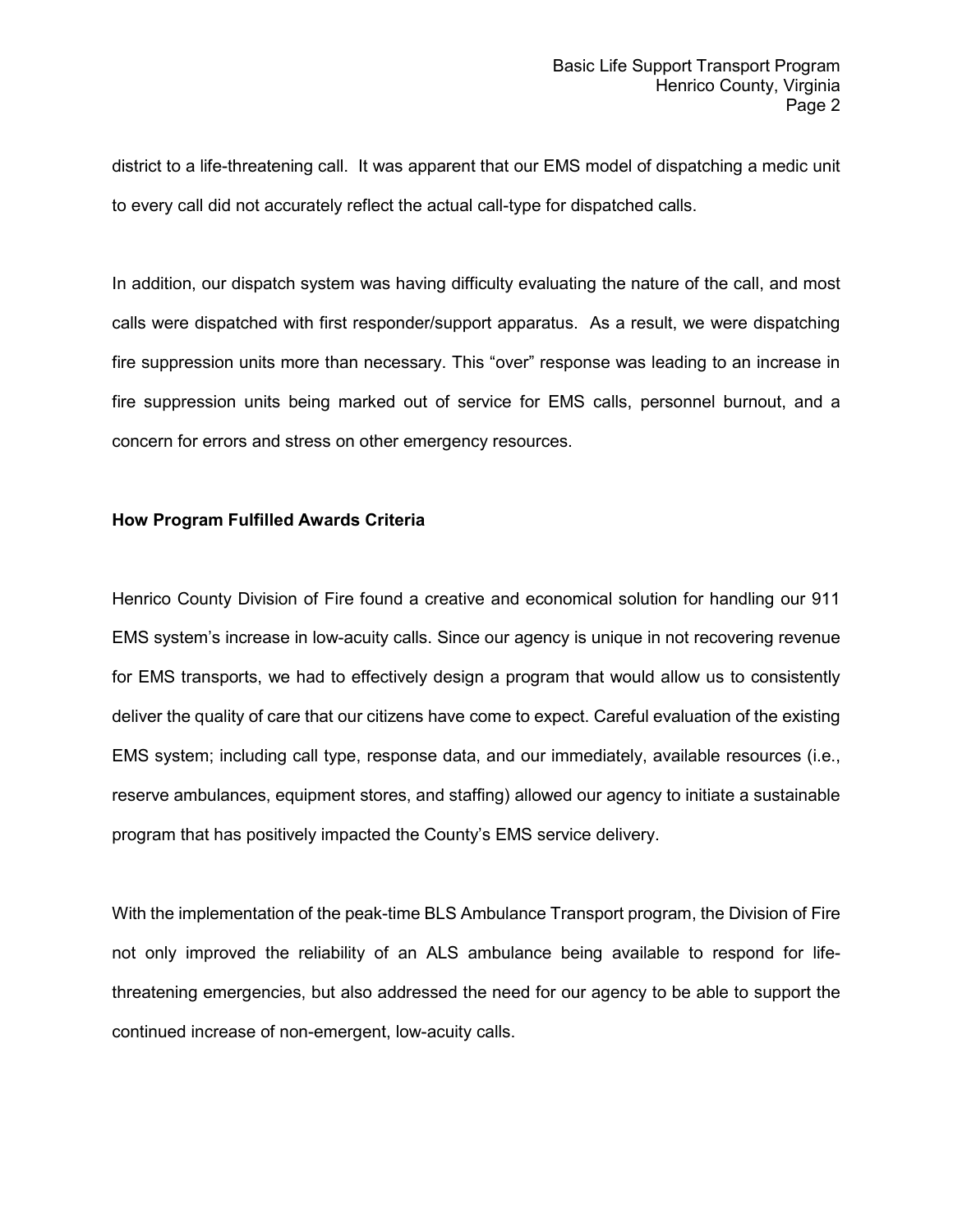#### **How Program Was Carried Out**

The Division of Fire developed a five-year program which would reduce unit commitment time, increase reliability that a medic unit would be available for a life-threatening call, and adopted a nationally accredited dispatch system which more accurately prioritizes and dispatches the right resources for the EMS call for service.

An extensive evaluation of our operational data revealed peak times and locations where more low-acuity calls were dispatched. These peak times placed a huge burden on our unit commitment times and the reliability of our advanced life support units.

The unit commitment time is measured by how much time within a 24-hour shift a fire medic unit is committed to an EMS call. The total call time is measured from the initial dispatch and ends when the fire medic unit clears from the hospital or returns to service. An ideal commitment time is between 15% and 25% for advanced life support units. Because our busiest fire medic units were above the unsustainable threshold of 30%, our reliability rate was also impacted. The reliability rate is the probability that the first due unit would be available to receive an emergency call for service. The ideal reliability rate is 75% or greater.

In year one, two key components of the BLS Transport Program were initiated.

1. On July 18, 2018, the Division placed two basic life support ambulances into service Monday through Thursday from 8:00 AM to 6:00 PM. The ambulances have been strategically placed within our County after a thermal projection of our data was analyzed which revealed zones with higher than normal call volumes during these peak times.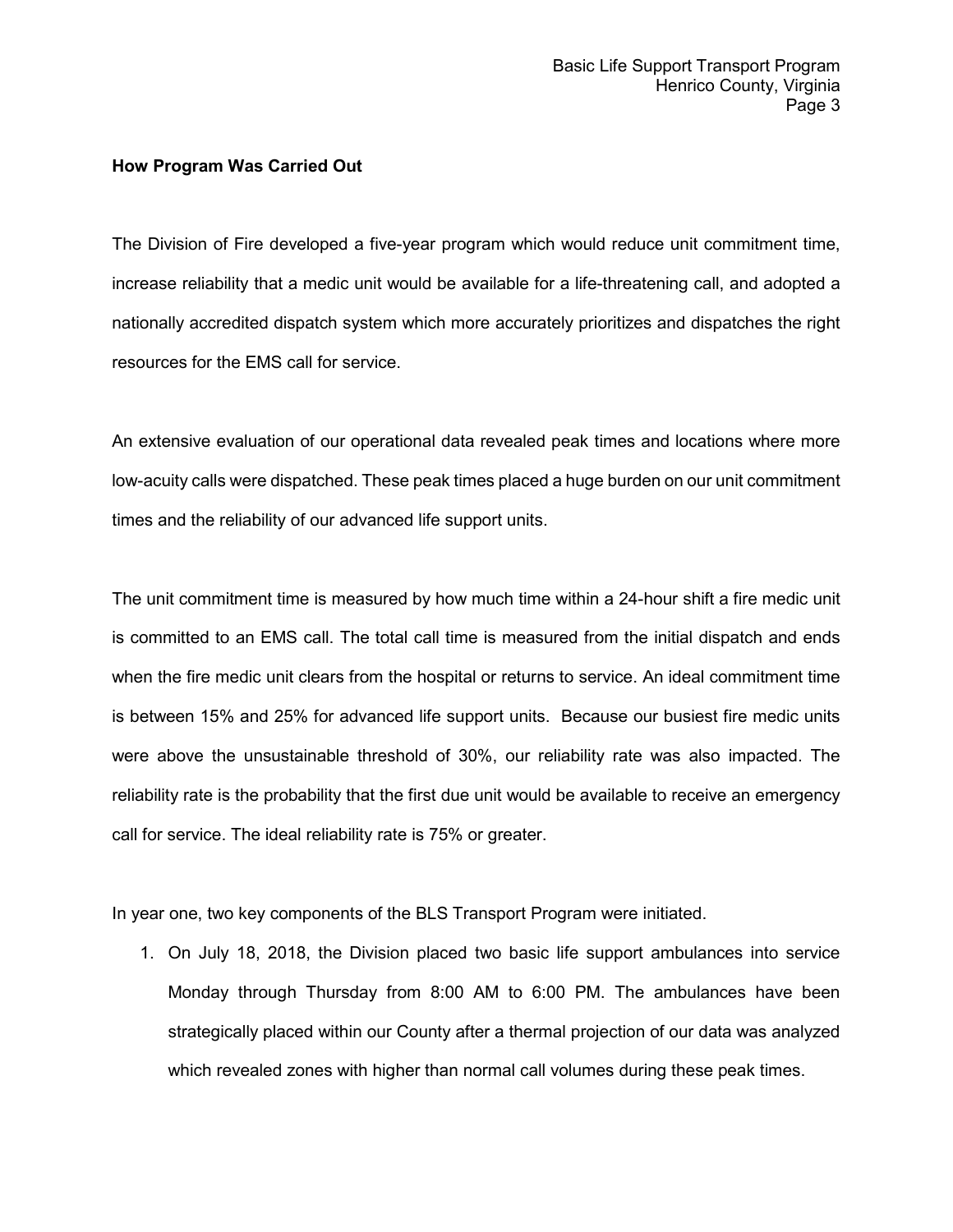Two-person staffing for the BLS units is currently being supplemented from our current Division employees who are being paid overtime to staff the BLS units.

The BLS units are stocked with the same equipment that is on our advance life support (ALS) units. This allows the unit to be placed into ALS service as needed.

The commitment rate during the first year for each BLS Transport ambulance is expected to be 47% during the first year and will be available to respond to approximately 9% of the low acuity calls.

2. On November 7, 2018, Priority Dispatch went online and is used to dispatch our EMS calls. Priority Dispatch is an accredited Emergency Medical Dispatch System that prioritizes calls based on acuity and then dispatches the closest appropriate units.

In years two through five, the number of units and staffing hours will continue to grow to cover the new demand determined by an annual peak-time response study. Fifteen part-time and four fulltime Emergency Medical Technicians will be hired throughout the program to support the additional units that are pressed into service and dictated by demand. The Priority Dispatch system will allow for more effective evaluation of our EMS response data and will allow us to continually reposition units for maximum zone and peak-time coverage.

#### **Financing and Staffing**

Currently, there have been no capital purchases for this program. The Division of Fire has utilized reserve ambulances from our fleet for the basic life support ambulance program. If these units need to be utilized for other purposes, the Division has established memorandums of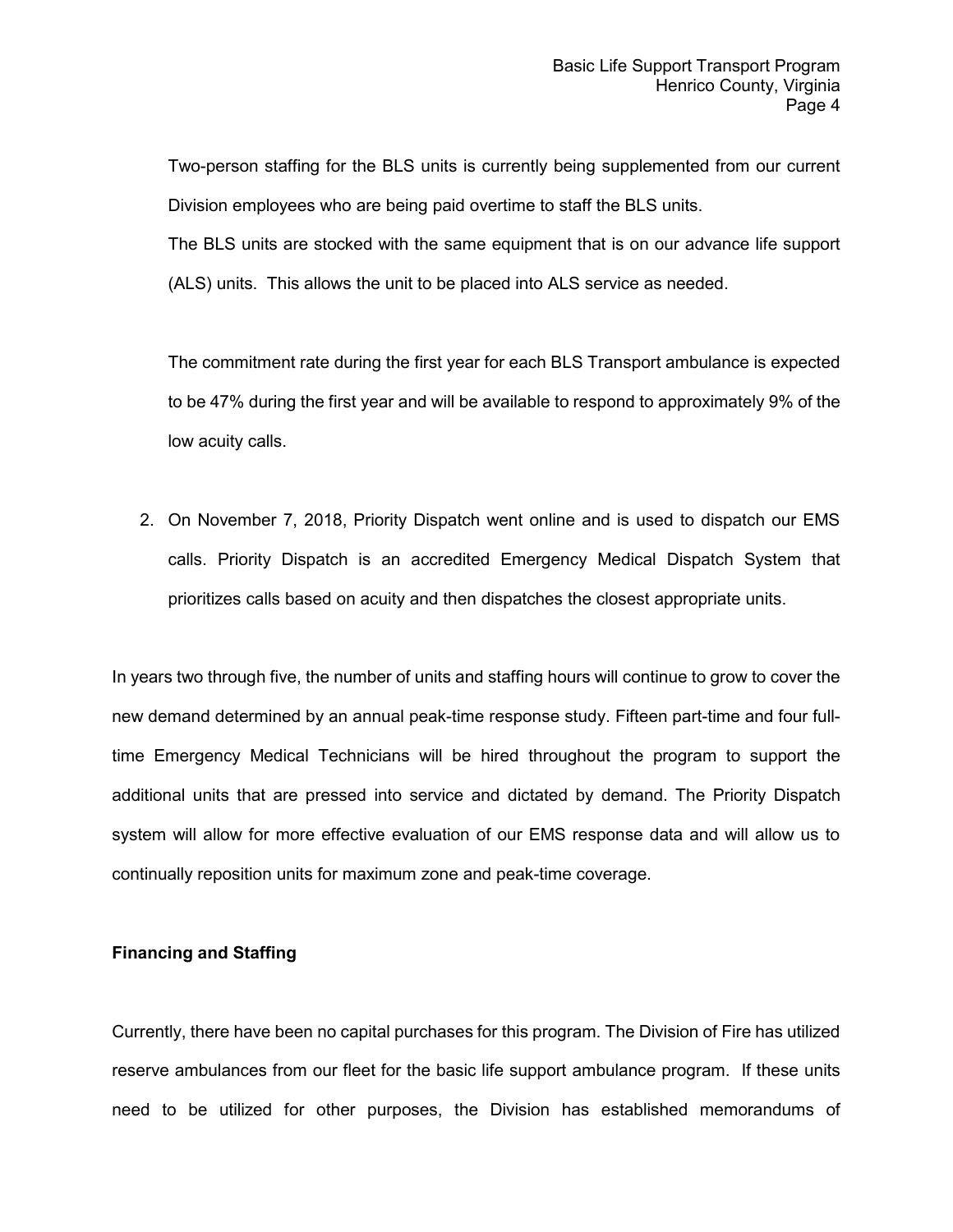understanding with the three volunteer rescue squad agencies in the County. These agencies have agreed to allow Henrico Fire to use units during peak days and times as necessary to maintain the BLS Transport Program. Although current staffing is by Division employees who are hired on overtime, we have mitigated the necessary time and expense to hire and train new employees. This has allowed us to make an immediate impact since these employees are already certified as EMS providers, emergency vehicle operators, know the districts, the dispatch system, and the EMS reporting system for patient documentation. In addition, the Division did not need to pay for physicals or background/drug testing for these employees. Throughout the implementation of the program, the approved budget has allowed for fifteen part-time and four full-time Emergency Medical Technicians (EMTs) who will be hired throughout the program as demand dictates.

#### **Program Results**

The performance of the BLS Transport Program units has been in line with the projected expectations of the system. From July 18, 2018 until December 31, 2018, the average commitment rate for the two units was 48% versus expected rate of 47%. And, from July 18, 2018 until December 31, 2018 the Division ambulances were dispatched to 7,146 EMS calls during the peak times (Monday-Thursday, 8:00 AM to 6:00 PM). The two BLS ambulances were able to respond to 1,272 of these calls which is approximately 8.9% of the EMS call load. This value is in line with the projected 9.0% per unit. In additional years, we expect to see 36% of the EMS calls to be answered by a total of four BLS ambulances. The evolution of the new Priority Dispatch system will enhance these performance indicators even further.